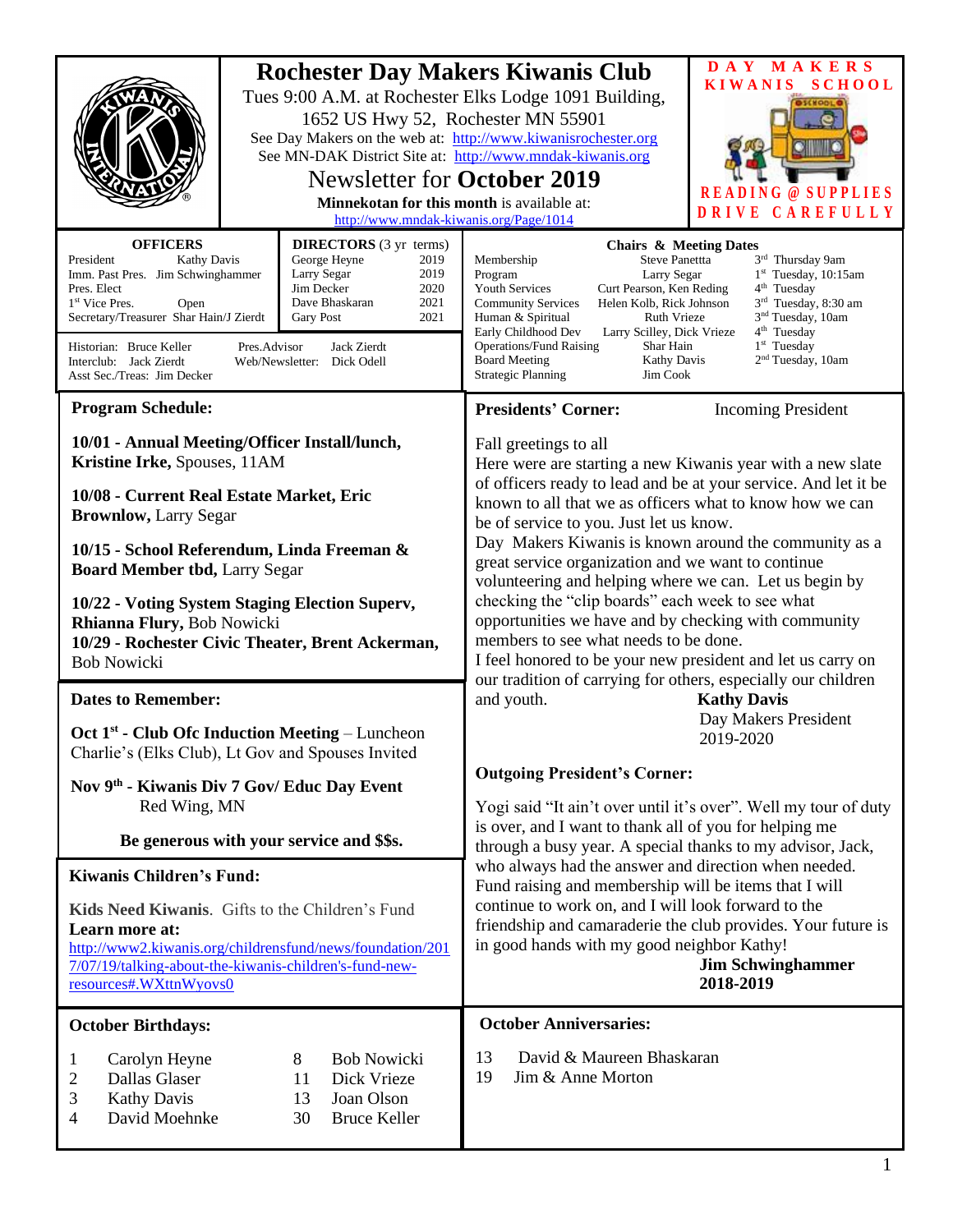## **Secretary/Treasurer's Report – 09/10/2019**

The board discussed replacement for our Secretary/Treasurer who will retire on September 30<sup>th</sup>. Shar Hain has volunteered to fill the Secretary position, and Jack Zierdt the Treasurer position. The board approved these two members as our club's Secretary and Treasurer for Kiwanis year 2019/2020.

The proposed budget for Kiwanis year 2019/2020 was reviewed and then revised by the board. The board approved the revised budget.

The Rochester Barbershop Singers are presenting a holiday concert on December  $7<sup>th</sup>$  at Charlie's. The board discussed the possibility of our club working with them to provide a larger audience, and making the public more aware of each group. There will be publicity on KTTC TV. The board approved proceeding with planning for this event.

The board approved **r**emoving the following five members from our roster on September 30, 2019: Pat Horlocker, Ron King, Sara King, Bob Lahtinen, and Bob Wenner. KI records will be so updated.

The board approved mailing our monthly newsletter to members who don't have e-mail, and are not able to attend weekly meetings.

# **COMMITTEE REPORTS**

**Community Service-** The committee will meet next Tuesday. The Quarry Hill volunteer program has been reworked. Christmas Anonymous planning is underway. Senior Baskets are up in the air.

**Early Childhood Development-** We have books.

**Human & Spiritual Values-** Five cards have been sent out to absent members.

**Membership-** The committee will continue to followup with Shorewood on the five people that came to our meeting there.

**Operations/Social Media/Web Site/Fund Raising-**Will look at Wal-Mart grant possibilities. Judy Zierdt will check on possible dates for another Pizza Ranch Fund Raiser.

**Program-** The committee proposed cancelling our club meetings on December  $24<sup>th</sup>$  and December  $31<sup>st</sup>$ , and the board approved. The committee is working to schedule programs on open dates 9/24 and 12/31.

 **Richard E. Lundberg**, Secretary

# **A Camp That Matters: KI 2-min Video**

#### <https://vimeo.com/358120433>

Luckily, more than 60 kids in need experience a week of outdoor camp fun — thanks to generous Kiwanians and a Children's Fund grant.

## **KIDS NEED KIWANIS !**

## **Dick Odell**

## **Fund Raisers:**

Continue supporting Day Makers opportunities to raise funds for our club by the following.

Purchase a KwikTrip Carwash or Gift card (these make ideal gifts) from Herb Erickson.



Gift Cards make for very nice "Thank You" for any of your personal services or your next road trip south this year.



Keep your eye on the prize (children). Every little bit helps Kiwanis. Our service projects make a huge difference.